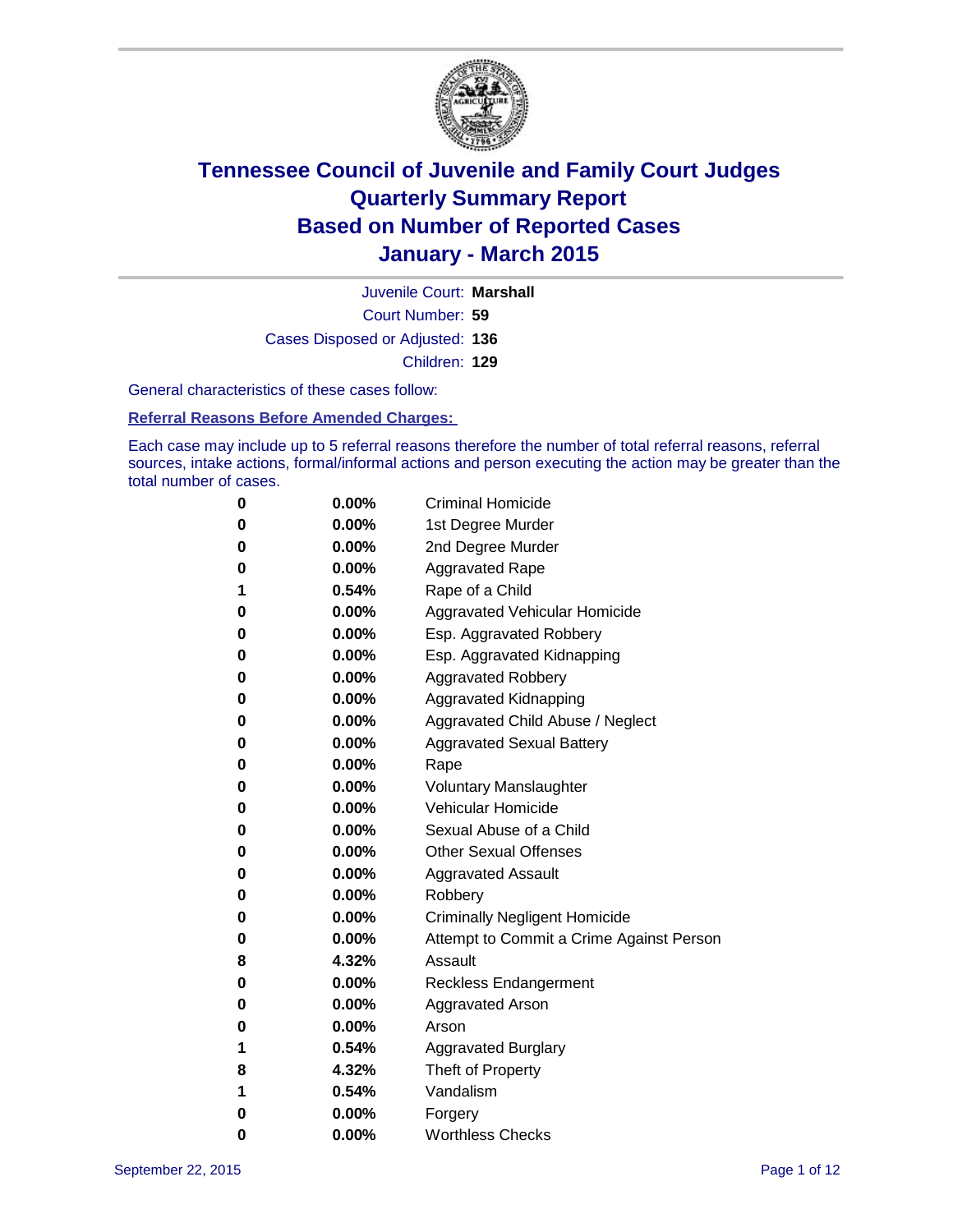

Court Number: **59** Juvenile Court: **Marshall** Cases Disposed or Adjusted: **136** Children: **129**

#### **Referral Reasons Before Amended Charges:**

Each case may include up to 5 referral reasons therefore the number of total referral reasons, referral sources, intake actions, formal/informal actions and person executing the action may be greater than the total number of cases.

| 0        | 0.00%  | Illegal Possession / Fraudulent Use of Credit / Debit Cards |
|----------|--------|-------------------------------------------------------------|
| 0        | 0.00%  | <b>Burglary</b>                                             |
| 1        | 0.54%  | Unauthorized Use of a Vehicle                               |
| 0        | 0.00%  | <b>Cruelty to Animals</b>                                   |
| 0        | 0.00%  | Sale of Controlled Substances                               |
| 1        | 0.54%  | <b>Other Drug Offenses</b>                                  |
| 1        | 0.54%  | <b>Possession of Controlled Substances</b>                  |
| 0        | 0.00%  | <b>Criminal Attempt</b>                                     |
| 0        | 0.00%  | Carrying Weapons on School Property                         |
| 0        | 0.00%  | Unlawful Carrying / Possession of a Weapon                  |
| 3        | 1.62%  | <b>Evading Arrest</b>                                       |
| 1        | 0.54%  | Escape                                                      |
| 1        | 0.54%  | Driving Under Influence (DUI)                               |
| 5        | 2.70%  | Possession / Consumption of Alcohol                         |
| 1        | 0.54%  | Resisting Stop, Frisk, Halt, Arrest or Search               |
| 0        | 0.00%  | <b>Aggravated Criminal Trespass</b>                         |
| 0        | 0.00%  | Harassment                                                  |
| 0        | 0.00%  | Failure to Appear                                           |
| 0        | 0.00%  | Filing a False Police Report                                |
| 0        | 0.00%  | Criminal Impersonation                                      |
| 3        | 1.62%  | <b>Disorderly Conduct</b>                                   |
| 0        | 0.00%  | <b>Criminal Trespass</b>                                    |
| 3        | 1.62%  | <b>Public Intoxication</b>                                  |
| $\bf{0}$ | 0.00%  | Gambling                                                    |
| 66       | 35.68% | <b>Traffic</b>                                              |
| 0        | 0.00%  | <b>Local Ordinances</b>                                     |
| 0        | 0.00%  | Violation of Wildlife Regulations                           |
| 0        | 0.00%  | Contempt of Court                                           |
| 7        | 3.78%  | Violation of Probation                                      |
| 0        | 0.00%  | Violation of Aftercare                                      |
| 5        | 2.70%  | <b>Unruly Behavior</b>                                      |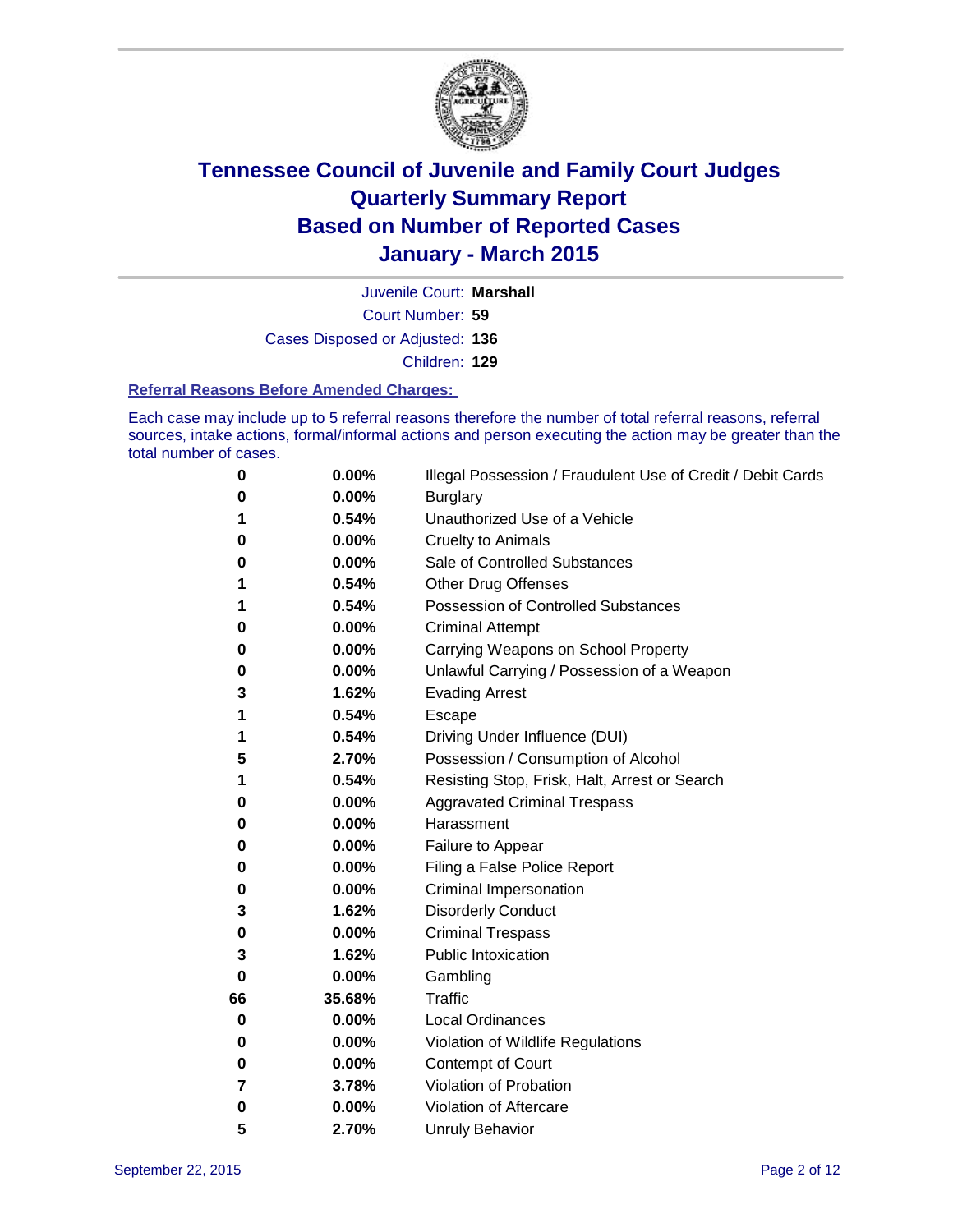

Court Number: **59** Juvenile Court: **Marshall** Cases Disposed or Adjusted: **136** Children: **129**

#### **Referral Reasons Before Amended Charges:**

Each case may include up to 5 referral reasons therefore the number of total referral reasons, referral sources, intake actions, formal/informal actions and person executing the action may be greater than the total number of cases.

| 9            | 4.86%    | Truancy                               |
|--------------|----------|---------------------------------------|
| 2            | 1.08%    | In-State Runaway                      |
| 0            | 0.00%    | Out-of-State Runaway                  |
| 9            | 4.86%    | Possession of Tobacco Products        |
| 0            | $0.00\%$ | Violation of a Valid Court Order      |
| 5            | 2.70%    | <b>Violation of Curfew</b>            |
| 0            | 0.00%    | Sexually Abused Child                 |
| 0            | 0.00%    | <b>Physically Abused Child</b>        |
| 21           | 11.35%   | Dependency / Neglect                  |
| 0            | 0.00%    | <b>Termination of Parental Rights</b> |
| 0            | 0.00%    | Violation of Pretrial Diversion       |
| 0            | 0.00%    | Violation of Informal Adjustment      |
| 0            | 0.00%    | <b>Judicial Review</b>                |
| 0            | 0.00%    | <b>Administrative Review</b>          |
| 0            | 0.00%    | <b>Foster Care Review</b>             |
| 10           | 5.41%    | Custody                               |
| $\mathbf{2}$ | 1.08%    | Visitation                            |
| 3            | 1.62%    | Paternity / Legitimation              |
|              | 0.54%    | <b>Child Support</b>                  |
| 0            | 0.00%    | <b>Request for Medical Treatment</b>  |
| 0            | 0.00%    | <b>Consent to Marry</b>               |
| 6            | 3.24%    | Other                                 |
| 185          | 100.00%  | <b>Total Referrals</b>                |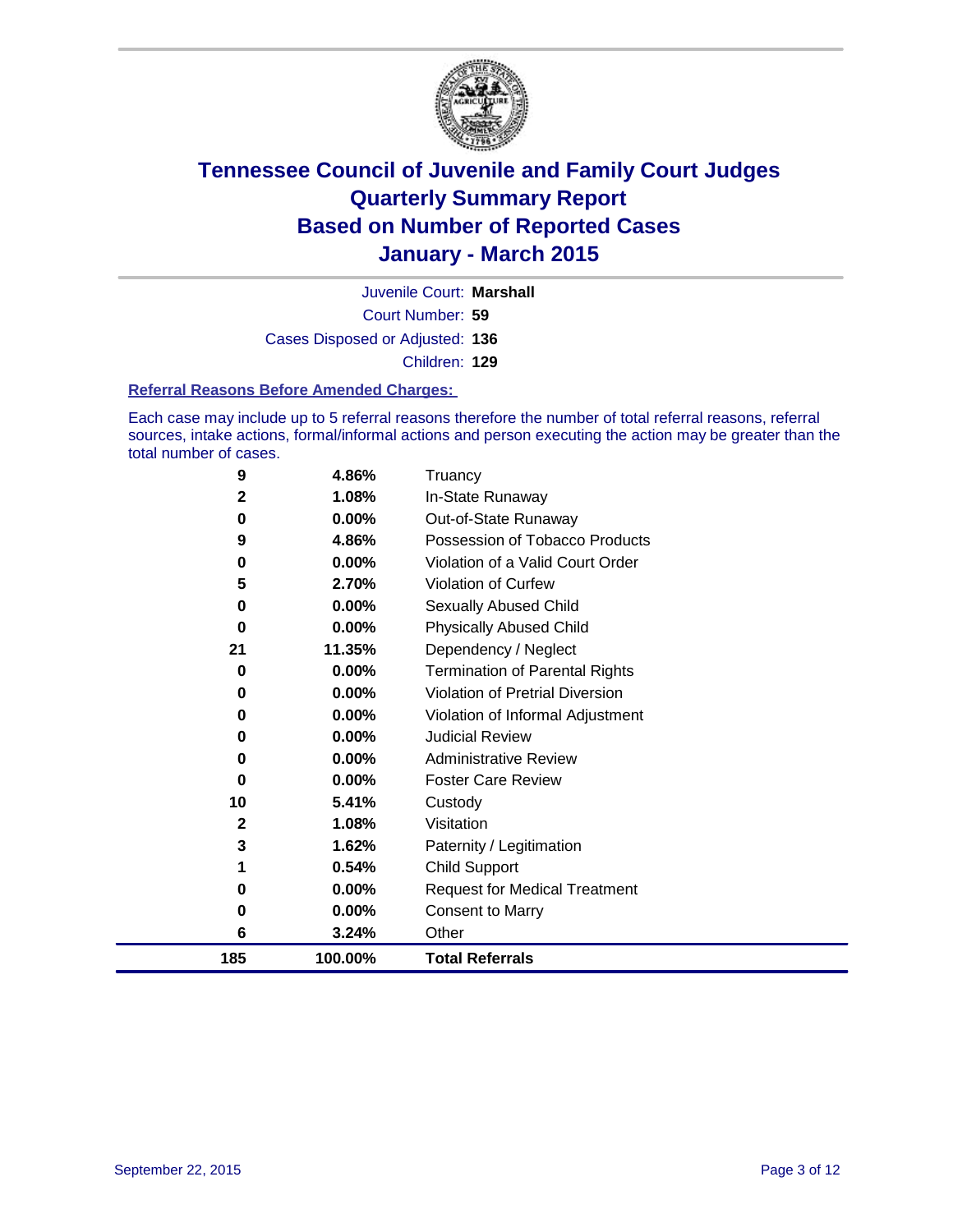

| Juvenile Court: Marshall        |  |
|---------------------------------|--|
| Court Number: 59                |  |
| Cases Disposed or Adjusted: 136 |  |
| Children: 129                   |  |
| <b>Referral Sources: 1</b>      |  |

| 185          | 100.00%  | <b>Total Referral Sources</b>     |
|--------------|----------|-----------------------------------|
| 2            | 1.08%    | Other                             |
| 0            | 0.00%    | Unknown                           |
| 0            | 0.00%    | Hospital                          |
| 3            | 1.62%    | Child & Parent                    |
|              | 0.54%    | Victim                            |
| 1            | 0.54%    | <b>Other Court</b>                |
| 1            | 0.54%    | Social Agency                     |
| $\mathbf{2}$ | 1.08%    | <b>Court Staff</b>                |
| 0            | 0.00%    | <b>District Attorney's Office</b> |
| 0            | $0.00\%$ | <b>Other State Department</b>     |
| 11           | 5.95%    | <b>DCS</b>                        |
| 0            | 0.00%    | <b>CSA</b>                        |
| 29           | 15.68%   | School                            |
| $\mathbf{2}$ | 1.08%    | Self                              |
| 5            | 2.70%    | <b>Relatives</b>                  |
| 17           | 9.19%    | Parents                           |
| 111          | 60.00%   | Law Enforcement                   |

### **Age of Child at Referral: 2**

| 129          | 100.00% | <b>Total Child Count</b> |
|--------------|---------|--------------------------|
| 0            | 0.00%   | Unknown                  |
| $\mathbf{2}$ | 1.55%   | Ages 19 and Over         |
| 38           | 29.46%  | Ages 17 through 18       |
| 44           | 34.11%  | Ages 15 through 16       |
| 15           | 11.63%  | Ages 13 through 14       |
| 11           | 8.53%   | Ages 11 through 12       |
| 19           | 14.73%  | Ages 10 and Under        |

<sup>1</sup> If different than number of Referral Reasons (185), verify accuracy of your court's data.

One child could be counted in multiple categories, verify accuracy of your court's data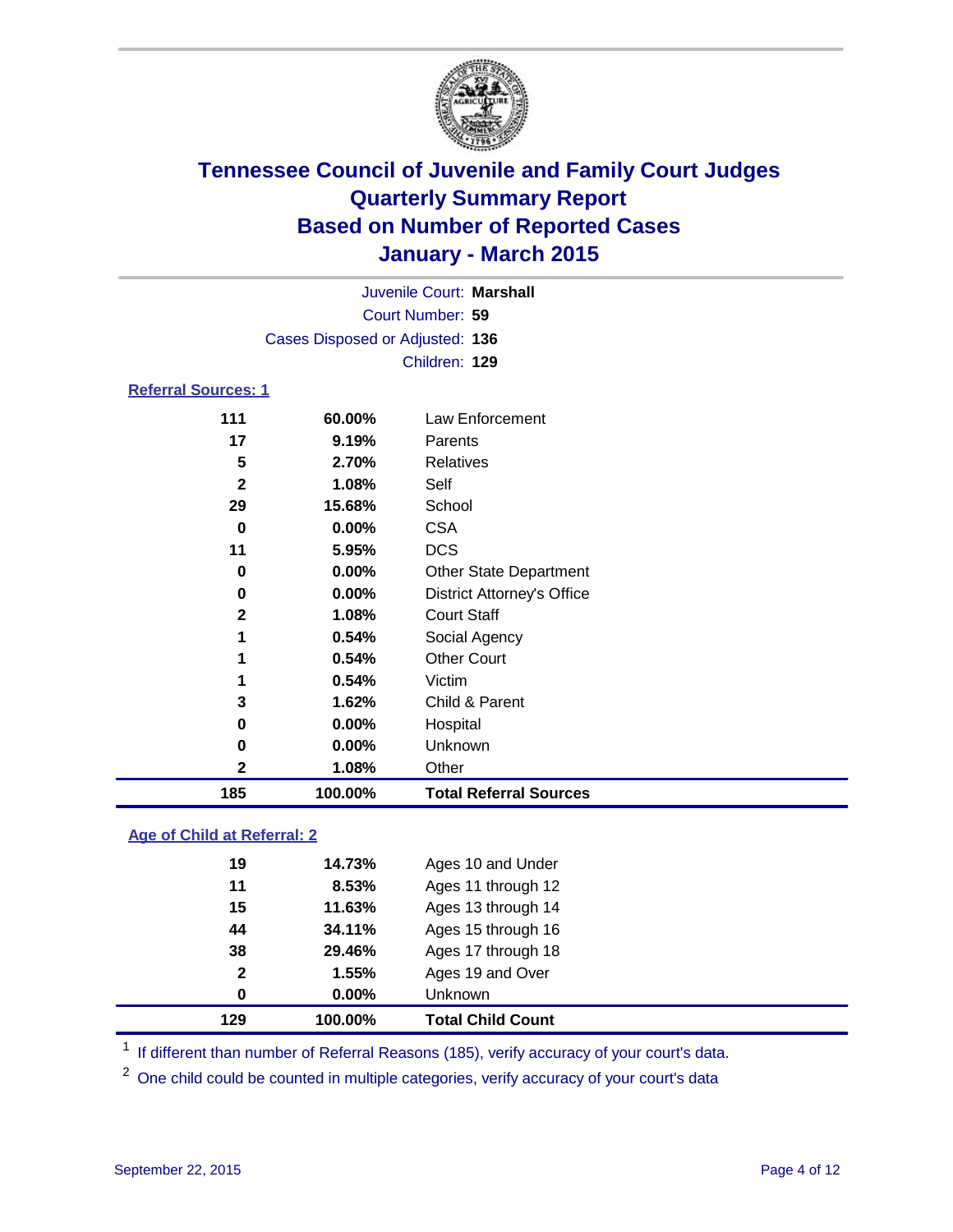

| Juvenile Court: Marshall                |                                 |                          |  |  |
|-----------------------------------------|---------------------------------|--------------------------|--|--|
| Court Number: 59                        |                                 |                          |  |  |
|                                         | Cases Disposed or Adjusted: 136 |                          |  |  |
|                                         |                                 | Children: 129            |  |  |
| <b>Sex of Child: 1</b>                  |                                 |                          |  |  |
| 76                                      | 58.91%                          | Male                     |  |  |
| 53                                      | 41.09%                          | Female                   |  |  |
| $\bf{0}$                                | 0.00%                           | Unknown                  |  |  |
| 129                                     | 100.00%                         | <b>Total Child Count</b> |  |  |
| Race of Child: 1                        |                                 |                          |  |  |
| 111                                     | 86.05%                          | White                    |  |  |
| 10                                      | 7.75%                           | African American         |  |  |
| 1                                       | 0.78%                           | Native American          |  |  |
| $\mathbf 0$                             | 0.00%                           | Asian                    |  |  |
| $\overline{7}$                          | 5.43%                           | Mixed                    |  |  |
| $\bf{0}$                                | 0.00%                           | Unknown                  |  |  |
| 129                                     | 100.00%                         | <b>Total Child Count</b> |  |  |
| <b>Hispanic Origin: 1</b>               |                                 |                          |  |  |
| 3                                       | 2.33%                           | Yes                      |  |  |
| 126                                     | 97.67%                          | No                       |  |  |
| $\mathbf 0$                             | 0.00%                           | Unknown                  |  |  |
| 129                                     | 100.00%                         | <b>Total Child Count</b> |  |  |
| <b>School Enrollment of Children: 1</b> |                                 |                          |  |  |
| 111                                     | 86.05%                          | Yes                      |  |  |
| 18                                      | 13.95%                          | No                       |  |  |
| $\mathbf 0$                             | 0.00%                           | Unknown                  |  |  |
| 129                                     | 100.00%                         | <b>Total Child Count</b> |  |  |

One child could be counted in multiple categories, verify accuracy of your court's data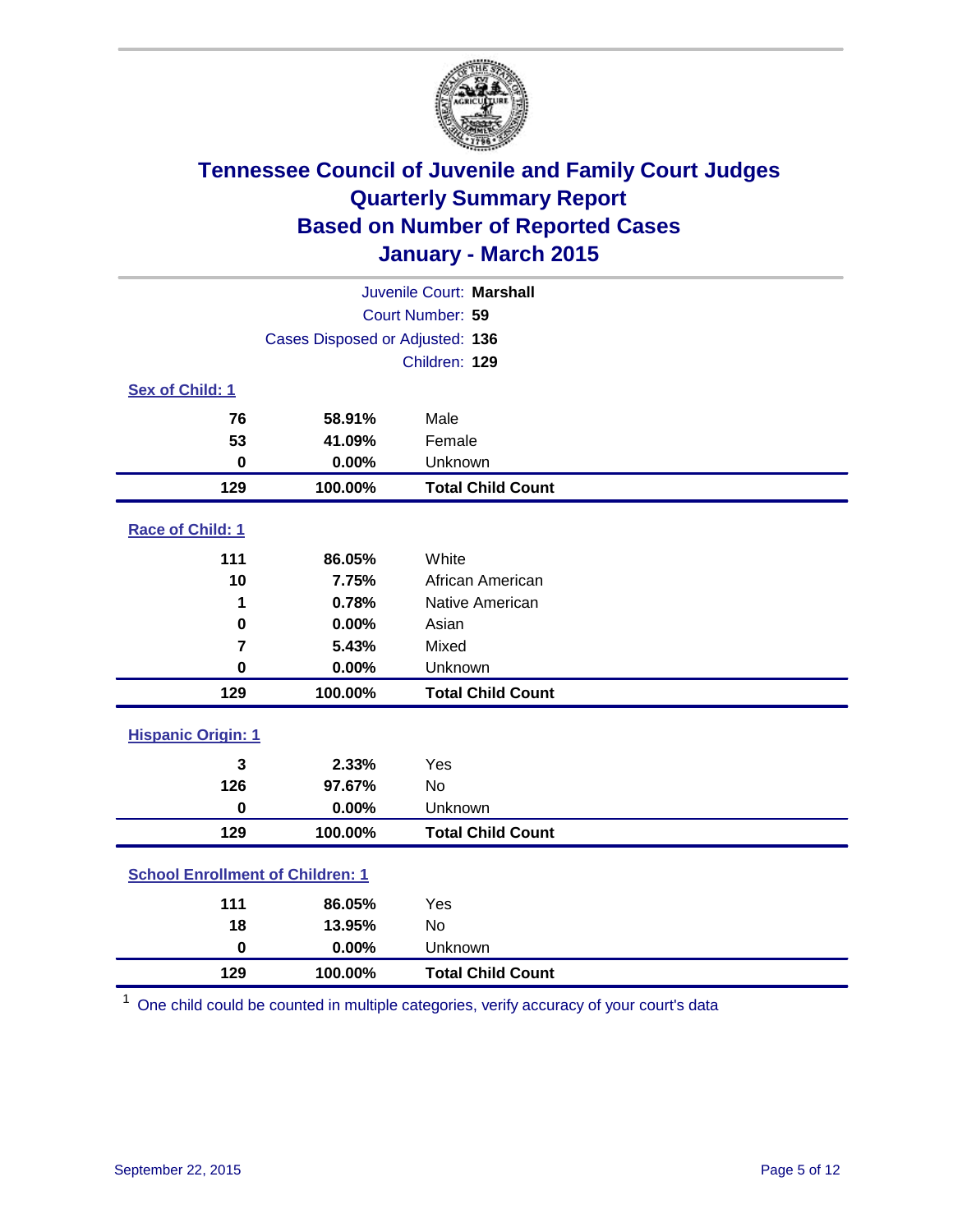

| Juvenile Court: Marshall                                  |  |
|-----------------------------------------------------------|--|
| Court Number: 59                                          |  |
| Cases Disposed or Adjusted: 136                           |  |
| Children: 129                                             |  |
| <b>Living Arrangement of Child at Time of Referral: 1</b> |  |

| 129 | 100.00%  | <b>Total Child Count</b>     |
|-----|----------|------------------------------|
| 3   | 2.33%    | Other                        |
| 1   | 0.78%    | Unknown                      |
| 1   | 0.78%    | Independent                  |
| 0   | $0.00\%$ | In an Institution            |
| 1   | 0.78%    | In a Residential Center      |
| 3   | 2.33%    | In a Group Home              |
| 0   | $0.00\%$ | With Foster Family           |
| 0   | $0.00\%$ | <b>With Adoptive Parents</b> |
| 12  | 9.30%    | <b>With Relatives</b>        |
| 9   | 6.98%    | With Father                  |
| 45  | 34.88%   | With Mother                  |
| 14  | 10.85%   | With Mother and Stepfather   |
| 5   | 3.88%    | With Father and Stepmother   |
| 35  | 27.13%   | With Both Biological Parents |

### **Type of Detention: 2**

| 136 | 100.00%       | <b>Total Detention Count</b> |
|-----|---------------|------------------------------|
|     | 0.00%<br>0    | Other                        |
| 133 | 97.79%        | Does Not Apply               |
|     | 0<br>$0.00\%$ | Unknown                      |
|     | 0<br>$0.00\%$ | <b>Psychiatric Hospital</b>  |
|     | $0.00\%$<br>0 | Jail - No Separation         |
|     | 0.00%<br>0    | Jail - Partial Separation    |
|     | 0<br>$0.00\%$ | Jail - Complete Separation   |
|     | 2.21%<br>3    | Juvenile Detention Facility  |
|     | 0.00%<br>0    | Non-Secure Placement         |

<sup>1</sup> One child could be counted in multiple categories, verify accuracy of your court's data

If different than number of Cases (136) verify accuracy of your court's data.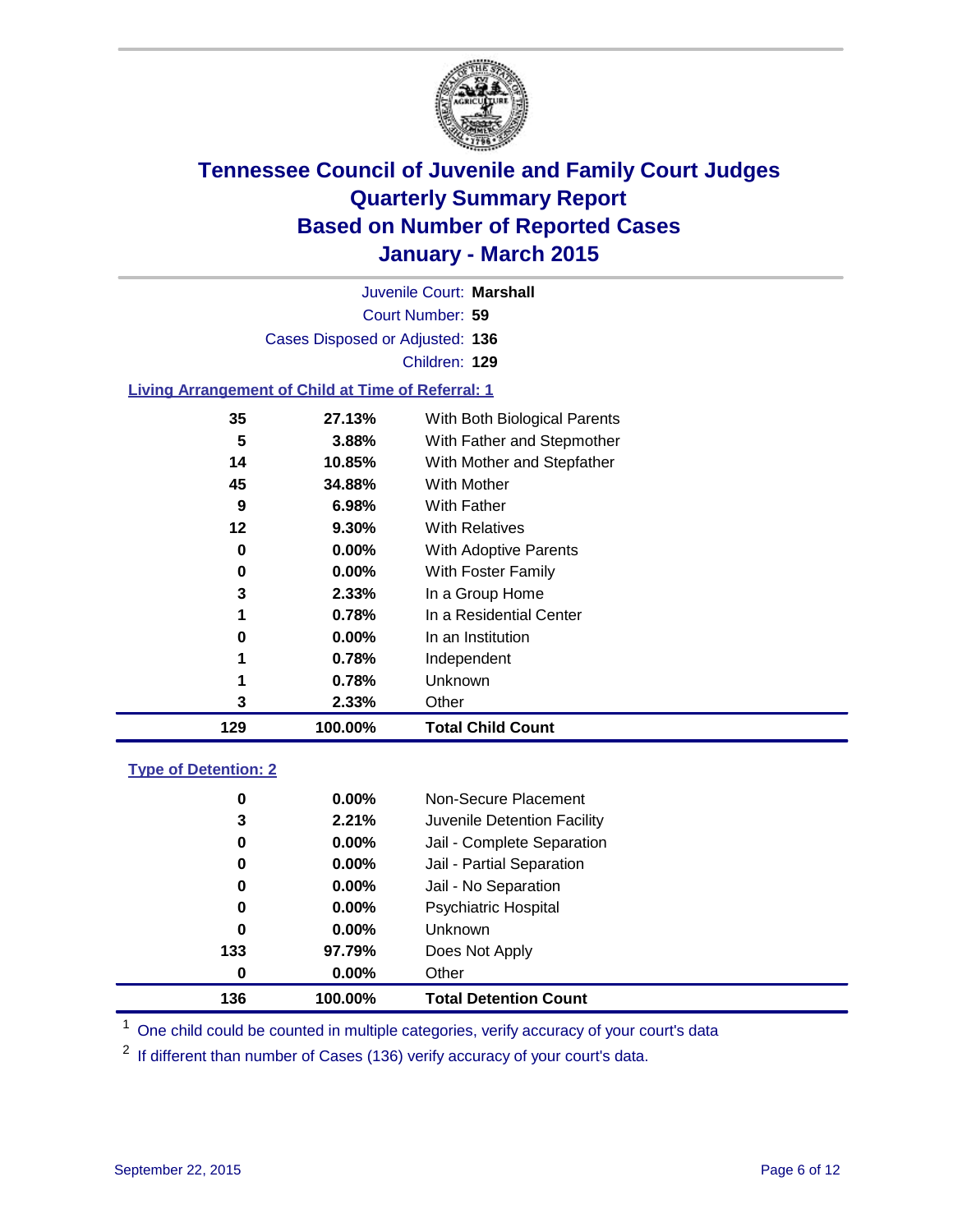

|                                                    | Juvenile Court: Marshall        |                                      |  |  |  |  |
|----------------------------------------------------|---------------------------------|--------------------------------------|--|--|--|--|
|                                                    | Court Number: 59                |                                      |  |  |  |  |
|                                                    | Cases Disposed or Adjusted: 136 |                                      |  |  |  |  |
|                                                    | Children: 129                   |                                      |  |  |  |  |
| <b>Placement After Secure Detention Hearing: 1</b> |                                 |                                      |  |  |  |  |
| $\mathbf 2$                                        | 1.47%                           | Returned to Prior Living Arrangement |  |  |  |  |
| $\bf{0}$                                           | 0.00%                           | Juvenile Detention Facility          |  |  |  |  |
| 0                                                  | 0.00%                           | Jail                                 |  |  |  |  |
| 0                                                  | 0.00%                           | Shelter / Group Home                 |  |  |  |  |
| $\bf{0}$                                           | 0.00%                           | <b>Foster Family Home</b>            |  |  |  |  |
| 0                                                  | 0.00%                           | <b>Psychiatric Hospital</b>          |  |  |  |  |
| 0                                                  | 0.00%                           | Unknown                              |  |  |  |  |
| 133                                                | 97.79%                          | Does Not Apply                       |  |  |  |  |
| 1                                                  | 0.74%                           | Other                                |  |  |  |  |
| 136                                                | 100.00%                         | <b>Total Placement Count</b>         |  |  |  |  |
| <b>Intake Actions: 2</b>                           |                                 |                                      |  |  |  |  |
|                                                    |                                 |                                      |  |  |  |  |
| 86                                                 | 46.49%                          | <b>Petition Filed</b>                |  |  |  |  |
| 4                                                  | 2.16%                           | <b>Motion Filed</b>                  |  |  |  |  |
| 94                                                 | 50.81%                          | <b>Citation Processed</b>            |  |  |  |  |
| 0                                                  | 0.00%                           | Notification of Paternity Processed  |  |  |  |  |
| $\bf{0}$                                           | 0.00%                           | Scheduling of Judicial Review        |  |  |  |  |
| 0                                                  | 0.00%                           | Scheduling of Administrative Review  |  |  |  |  |
| 0                                                  | 0.00%                           | Scheduling of Foster Care Review     |  |  |  |  |
| 0                                                  | 0.00%                           | Unknown                              |  |  |  |  |
| 1                                                  | 0.54%                           | Does Not Apply                       |  |  |  |  |
| $\bf{0}$                                           | 0.00%                           | Other                                |  |  |  |  |
| 185                                                | 100.00%                         | <b>Total Intake Count</b>            |  |  |  |  |

<sup>1</sup> If different than number of Cases (136) verify accuracy of your court's data.

<sup>2</sup> If different than number of Referral Reasons (185), verify accuracy of your court's data.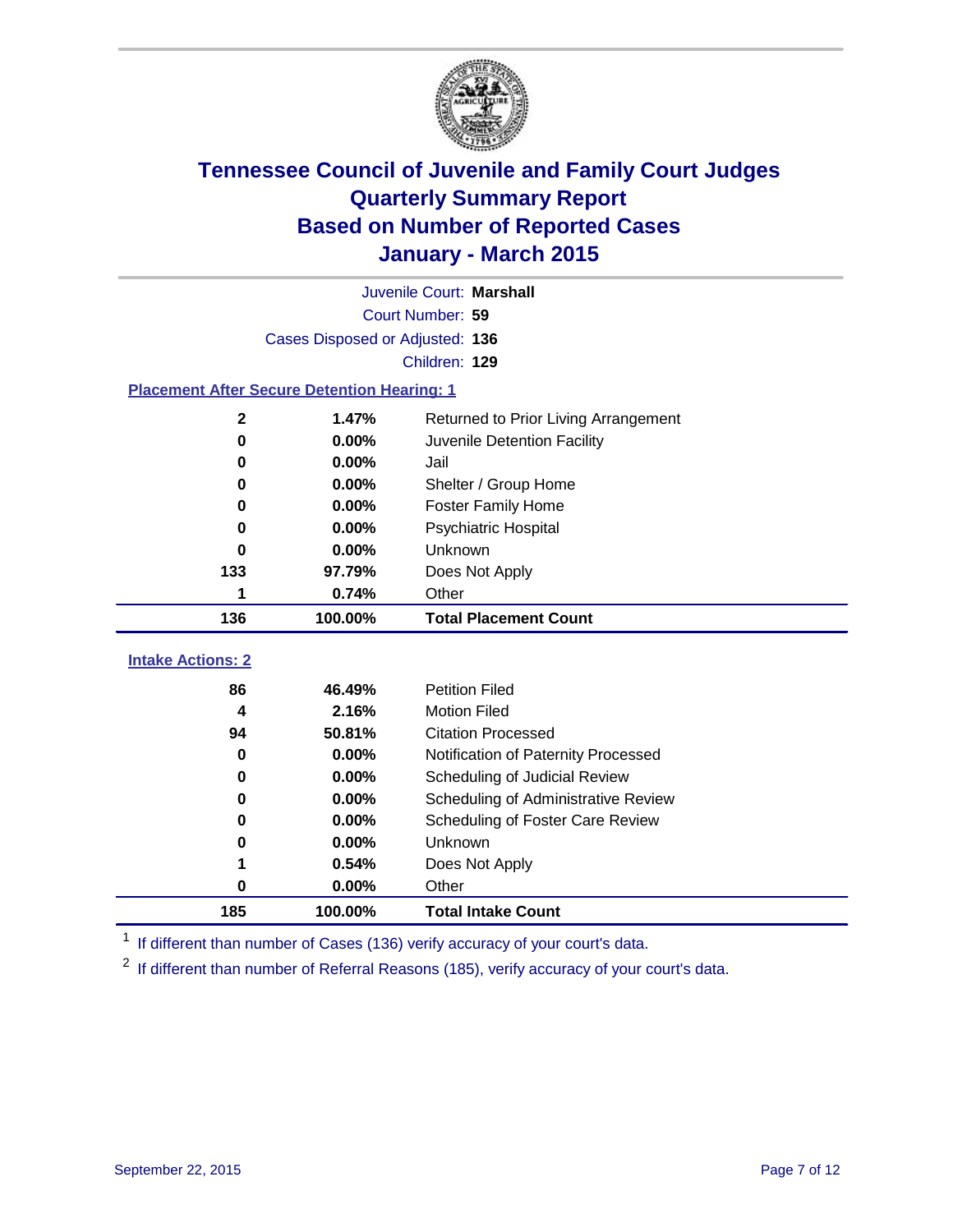

Court Number: **59** Juvenile Court: **Marshall** Cases Disposed or Adjusted: **136** Children: **129**

### **Last Grade Completed by Child: 1**

| 9                       | 6.98%    | Too Young for School     |
|-------------------------|----------|--------------------------|
| 1                       | 0.78%    | Preschool                |
| 3                       | 2.33%    | Kindergarten             |
| $\mathbf 2$             | 1.55%    | 1st Grade                |
| 0                       | 0.00%    | 1st Grade                |
| 2                       | 1.55%    | 2nd Grade                |
| 0                       | 0.00%    | 2nd Grade                |
| $\mathbf 2$             | 1.55%    | 3rd Grade                |
| 0                       | 0.00%    | 3rd Grade                |
| 1                       | 0.78%    | 4th Grade                |
| 0                       | 0.00%    | 4th Grade                |
| 9                       | 6.98%    | 5th Grade                |
| 0                       | 0.00%    | 5th Grade                |
| $\overline{\mathbf{r}}$ | 5.43%    | 6th Grade                |
| 0                       | 0.00%    | 6th Grade                |
| 9                       | 6.98%    | 7th Grade                |
| 0                       | 0.00%    | 7th Grade                |
| 9                       | 6.98%    | 8th Grade                |
| 0                       | 0.00%    | 8th Grade                |
| 14                      | 10.85%   | 9th Grade                |
| 0                       | 0.00%    | 9th Grade                |
| 34                      | 26.36%   | 10th Grade               |
| 18                      | 13.95%   | 11th Grade               |
| 1                       | 0.78%    | 12th Grade               |
| $\bf{0}$                | 0.00%    | Non-Graded Special Ed    |
| 1                       | 0.78%    | <b>GED</b>               |
| 4                       | 3.10%    | Graduated                |
| 0                       | $0.00\%$ | Never Attended School    |
| $\mathbf 2$             | 1.55%    | Unknown                  |
| 1                       | 0.78%    | Other                    |
| 129                     | 100.00%  | <b>Total Child Count</b> |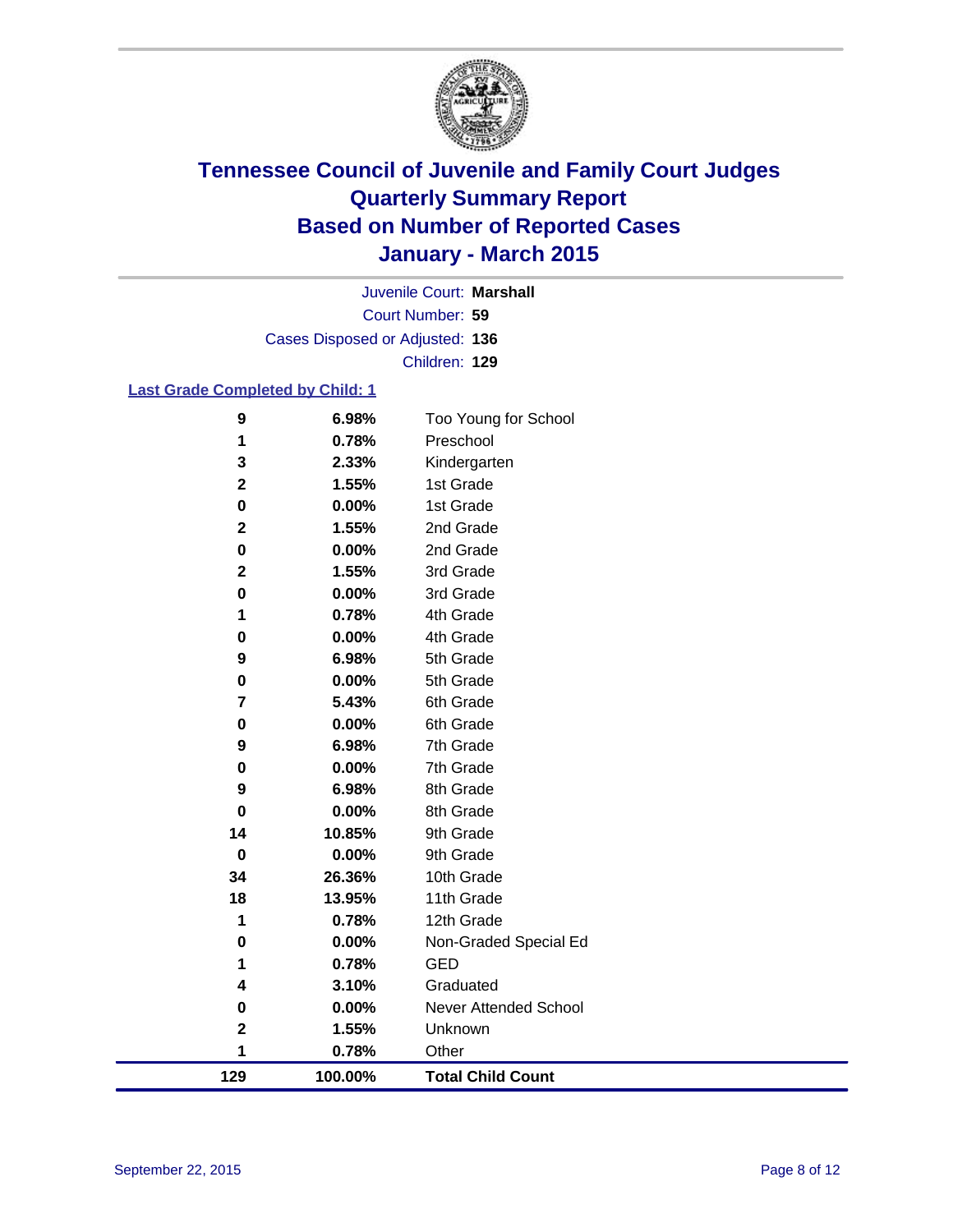

|                                                                                         |                                 | Juvenile Court: Marshall |
|-----------------------------------------------------------------------------------------|---------------------------------|--------------------------|
|                                                                                         |                                 | Court Number: 59         |
|                                                                                         | Cases Disposed or Adjusted: 136 |                          |
|                                                                                         |                                 | Children: 129            |
| <b>Enrolled in Special Education: 1</b>                                                 |                                 |                          |
| 10                                                                                      | 7.75%                           | Yes                      |
| 117                                                                                     | 90.70%                          | No                       |
| 2                                                                                       | 1.55%                           | Unknown                  |
| 129                                                                                     | 100.00%                         | <b>Total Child Count</b> |
| One child could be counted in multiple categories, verify accuracy of your court's data |                                 |                          |

|                              | <u>ono orma od ara so doamoa minnanapro darogondoj romij addaracijor joan doarro aara</u> |  |  |
|------------------------------|-------------------------------------------------------------------------------------------|--|--|
| <b>Action Executed By: 1</b> |                                                                                           |  |  |

| 185 | 100.00%  | <b>Total Action Count</b> |
|-----|----------|---------------------------|
| 0   | 0.00%    | Unknown                   |
| 0   | $0.00\%$ | Other                     |
| 15  | 8.11%    | <b>YSO</b>                |
| 0   | 0.00%    | Magistrate                |
| 170 | 91.89%   | Judge                     |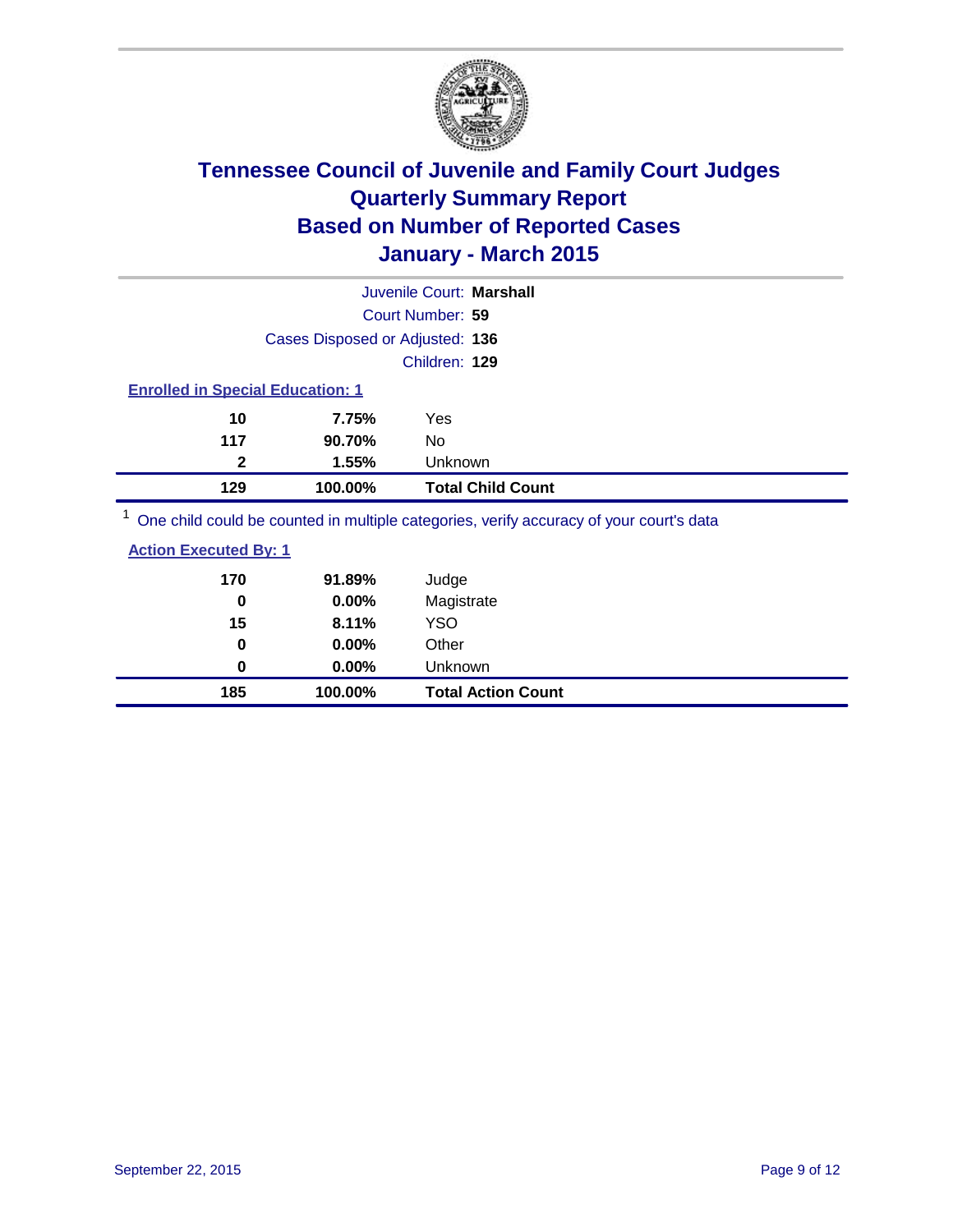

Court Number: **59** Juvenile Court: **Marshall** Cases Disposed or Adjusted: **136** Children: **129**

#### **Formal / Informal Actions: 1**

| 8   | 4.32%    | Dismissed                                        |
|-----|----------|--------------------------------------------------|
| 5   | 2.70%    | Retired / Nolle Prosequi                         |
| 29  | 15.68%   | <b>Complaint Substantiated Delinquent</b>        |
| 22  | 11.89%   | <b>Complaint Substantiated Status Offender</b>   |
| 19  | 10.27%   | <b>Complaint Substantiated Dependent/Neglect</b> |
| 0   | $0.00\%$ | <b>Complaint Substantiated Abused</b>            |
| 0   | $0.00\%$ | <b>Complaint Substantiated Mentally III</b>      |
| 15  | 8.11%    | Informal Adjustment                              |
| 0   | $0.00\%$ | <b>Pretrial Diversion</b>                        |
| 0   | $0.00\%$ | <b>Transfer to Adult Court Hearing</b>           |
| 0   | $0.00\%$ | Charges Cleared by Transfer to Adult Court       |
| 13  | 7.03%    | Special Proceeding                               |
| 0   | $0.00\%$ | <b>Review Concluded</b>                          |
| 0   | $0.00\%$ | Case Held Open                                   |
| 74  | 40.00%   | Other                                            |
| 0   | $0.00\%$ | Unknown                                          |
| 185 | 100.00%  | <b>Total Action Count</b>                        |

<sup>1</sup> If different than number of Referral Reasons (185), verify accuracy of your court's data.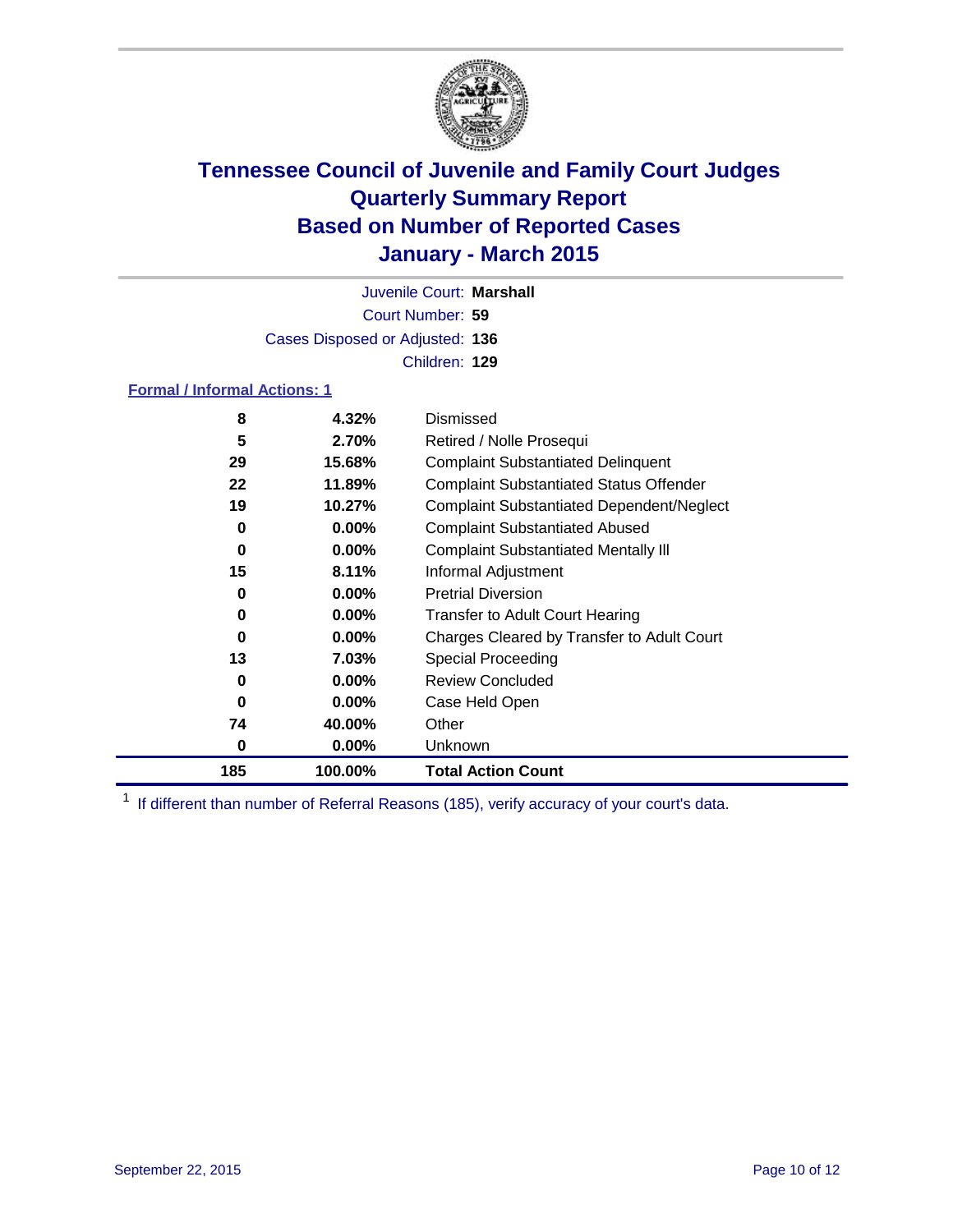

|                       |                                 | Juvenile Court: Marshall                              |
|-----------------------|---------------------------------|-------------------------------------------------------|
|                       |                                 | Court Number: 59                                      |
|                       | Cases Disposed or Adjusted: 136 |                                                       |
|                       |                                 | Children: 129                                         |
| <b>Case Outcomes:</b> |                                 | There can be multiple outcomes for one child or case. |
| 4                     | 1.39%                           | Case Dismissed                                        |
| 3                     | 1.05%                           | Case Retired or Nolle Prosequi                        |
| 22                    | 7.67%                           | Warned / Counseled                                    |
| 0                     | 0.00%                           | Held Open For Review                                  |
| 12                    | 4.18%                           | Supervision / Probation to Juvenile Court             |
| 0                     | 0.00%                           | <b>Probation to Parents</b>                           |
| 20                    | 6.97%                           | Referral to Another Entity for Supervision / Service  |
| 7                     | 2.44%                           | Referred for Mental Health Counseling                 |
| 1                     | 0.35%                           | Referred for Alcohol and Drug Counseling              |
| 0                     | 0.00%                           | Referred to Alternative School                        |
| 0                     | 0.00%                           | Referred to Private Child Agency                      |
| 19                    | 6.62%                           | Referred to Defensive Driving School                  |
| 5                     | 1.74%                           | Referred to Alcohol Safety School                     |
| 9                     | 3.14%                           | Referred to Juvenile Court Education-Based Program    |
| 0                     | 0.00%                           | Driver's License Held Informally                      |
| 0                     | 0.00%                           | <b>Voluntary Placement with DMHMR</b>                 |
| 0                     | 0.00%                           | <b>Private Mental Health Placement</b>                |
| 0                     | 0.00%                           | <b>Private MR Placement</b>                           |
| 0                     | 0.00%                           | Placement with City/County Agency/Facility            |
| 0                     | 0.00%                           | Placement with Relative / Other Individual            |
| 17                    | 5.92%                           | Fine                                                  |
| 27                    | 9.41%                           | <b>Public Service</b>                                 |
| 5                     | 1.74%                           | Restitution                                           |
| 0                     | 0.00%                           | <b>Runaway Returned</b>                               |
| 0                     | 0.00%                           | No Contact Order                                      |
| 0                     | 0.00%                           | Injunction Other than No Contact Order                |
| 1                     | 0.35%                           | <b>House Arrest</b>                                   |
| 0                     | 0.00%                           | <b>Court Defined Curfew</b>                           |
| 0                     | 0.00%                           | Dismissed from Informal Adjustment                    |
| 0                     | 0.00%                           | <b>Dismissed from Pretrial Diversion</b>              |
| 0                     | 0.00%                           | Released from Probation                               |
| 0                     | 0.00%                           | <b>Transferred to Adult Court</b>                     |
| 0                     | 0.00%                           | <b>DMHMR Involuntary Commitment</b>                   |
| 0                     | $0.00\%$                        | <b>DCS Commitment - Determinate</b>                   |